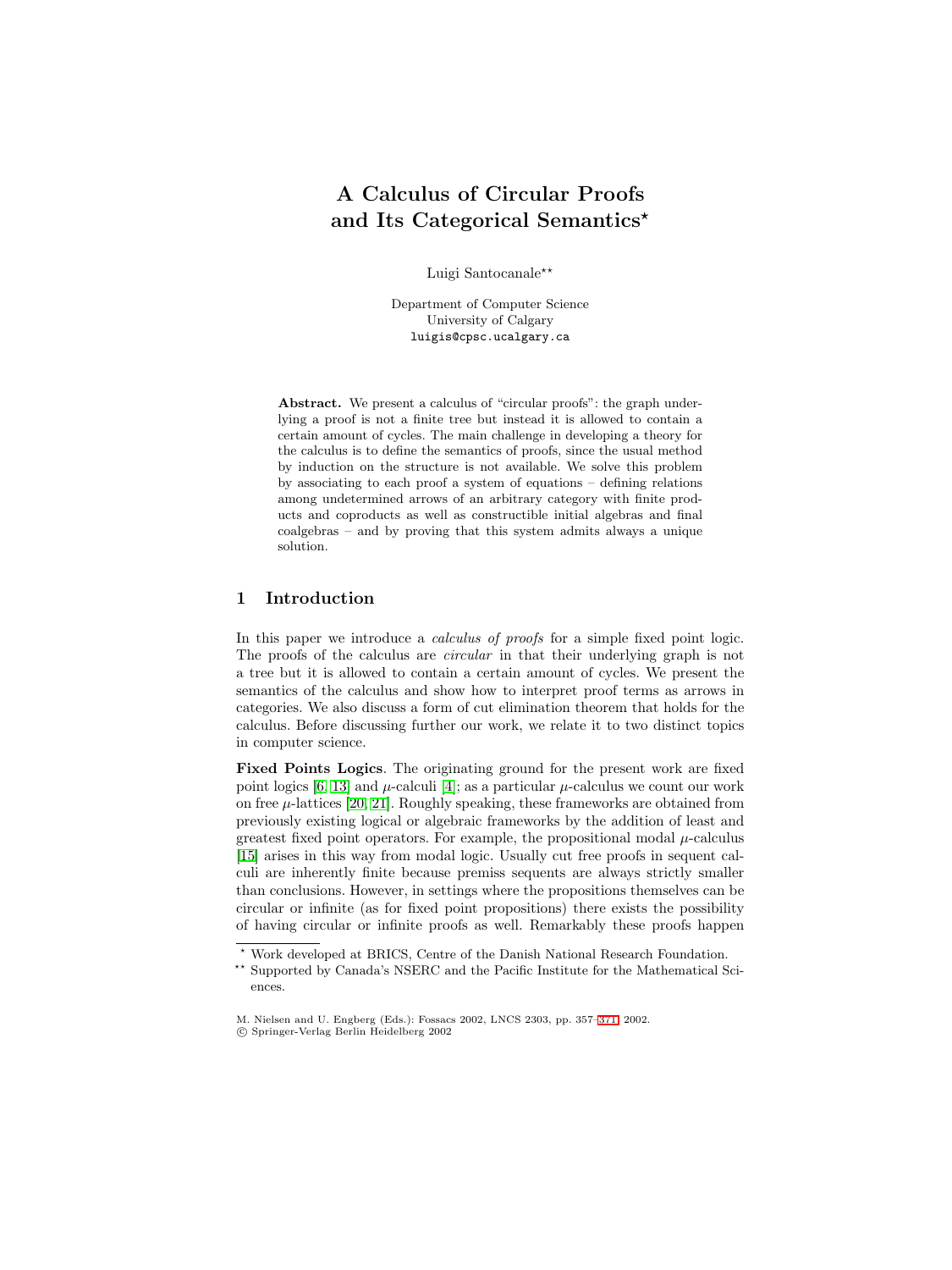to be the most useful in the theories so far developed. Examples from the literature are the refutations of the propositional  $\mu$ -calculus [\[26\]](#page-14-0) and the proofs with guarded induction of type theory [\[9\]](#page-14-0). A major challenge when dealing with circular proofs is to prove their soundness, since the usual method by induction on the well founded structure of the proof tree is not available. Soundness is the main content of Walukiewicz's proof of the completeness of Kozen's axiomatization of the propositional  $\mu$ -calculus [\[26\]](#page-14-0): there the refutations are translated into more common tree like proofs characterized by the presence of a specific inference rule for fixed points.

We propose a categorical semantics of circular proofs and in this way we give a strong solution to the problem of soundness. It is our opinion that lifting the point of view from the theory of provability to proof theory – and from posets to categories – is of substantial help in clarifying the principles behind circular proofs. Recall that a recursively defined function is uniquely determined by its defining system of equations. In the spirit of categorical logic we analyze proofs as sort of recursively defined functions and obtain an immediate hint on the reasons for which proof terms should look like fixed point expressions.

**Semantics of Computation**. Often a programming language is given and one seeks for adequate algebraic models. If the language is typed, then the interesting models usually are structured categories. We follow an opposite direction as our aim is to extract a programming language from a given mathematical model. The present work is part of a more general investigation of categories with finite products, finite coproducts, "enough" initial algebras and final coalgebras; we call a category with these properties  $\mu$ -bicomplete, since it generalizes a posetal  $\mu$ -lattice to a categorical setting. Our primary interest are those categories that possess this structure in a canonical way, the free  $\mu$ -bicomplete categories. Syntactical constructions of free categories are always possible, however these constructions turn out to be useful only if the syntax has good proof theoretic properties like cut elimination or normalization. Thus our goal is to find a good syntax for a given semantic world. With respect to analogous logical and algebraic settings  $[8, 11, 12]$ , with  $\mu$ -bicomplete categories the focus is on initial algebras and final coalgebras of functors. Initial algebras of functors, which naturally generalize least fixed points of order preserving functions, are a categorical formulation of induction and recursion and model inductive types [\[10\]](#page-14-0). On the other hand, final coalgebras – generalizing greatest fixed points – are a counterpart of coinduction and corecursion; they are related to bisimilarity in that they classify the observable behavior of systems [\[17, 18\]](#page-14-0). The use of coalgebraic methods is now a well established practice to deal with infinite objects by means of their defining equations [\[2\]](#page-13-0).

As it is usually the case in proof theoretic contexts, it is possible to give a computational interpretation to proofs. The interpretation of circular proofs we shall propose stems from the game theoretical setting of free  $\mu$ -lattices [\[19, 20, 21\]](#page-14-0) and the link we have established  $[23]$  between the theory of  $\mu$ -bicomplete categories and parity games [\[4\]](#page-13-0). The interpretation is consistent with the well known analogy proposed in [\[1\]](#page-13-0) between games and winning strategies on the one hand, and systems' specifications and correct programs on the other. Given two  $\mu$ -lattice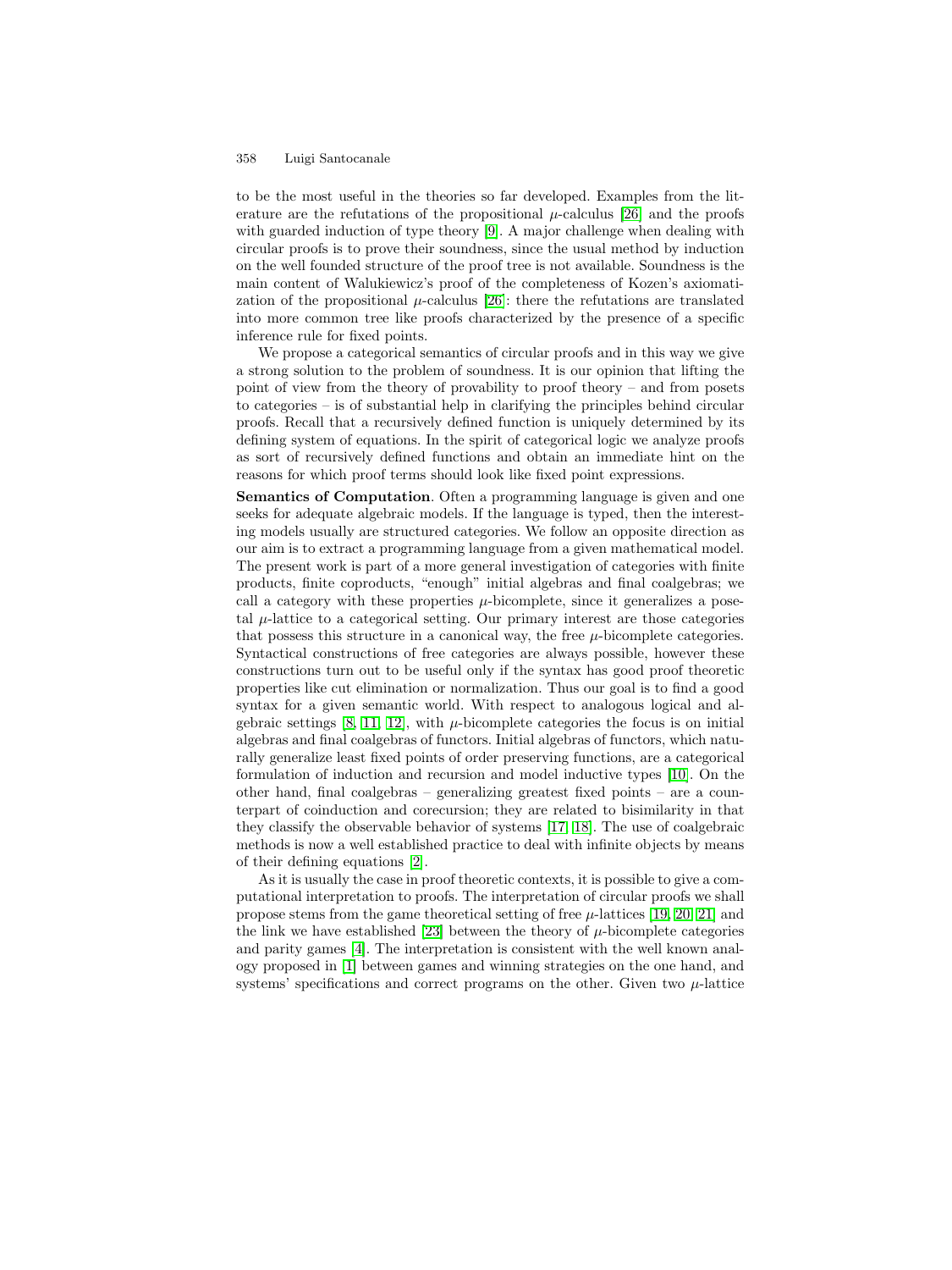terms  $S, T$  (the directed systems of section [2](#page-3-0) are essentially  $\mu$ -lattice terms), the witnesses that a relation  $S \vdash T$  holds are the winning strategies for one player in a game  $S \rightarrow T$  with possibly infinite plays. A useful lemma allows to replace arbitrary winning strategies with bounded memory winning strategies; more explicitly, if we represent a winning strategy as an infinite tree, we can always assume that this tree is the unraveling of a finite graph. After we have translated our intuitions on games and strategies into a proof theoretic framework, we have rediscovered infinite and circular proofs: the first corresponding to infinite winning strategies, the latter corresponding to bounded memory winning strategies. Therefore the circular proofs presented here are meant to describe bounded memory deterministic strategies. The computational interpretation takes a game or a  $\mu$ -term into the description of a bidirectional synchronous communication channel. Given two  $\mu$ -terms S and T, a circular proof witness of  $S \vdash T$  can be understood as a protocol for letting the left user of the channel  $S$  to communicate with the right user of  $T$  in a constrained but asynchronous way.

**Our contribution**. The calculus of circular proofs would be uninteresting if not supported by good properties. As one of these properties, we account the existence of a canonical semantics of proof terms. The main purpose of this paper is that of illustrating this point. The semantics establishes equivalences between proofs and an obvious consequence of the way the semantics will be defined is that proofs in the form of tree with back edges can be partially unraveled to obtain equivalent proofs, and that "bisimilar" proofs are equivalent. To define the semantics we proceed as follows: once the propositions (the types, in the terminology of type theory) of the calculus are interpreted in the obvious way by means of products, coproducts, initial algebras and final coalgebras, it is then possible to associate to a circular proof a system of equations defining relations among undetermined arrows of an arbitrary  $\mu$ -bicomplete category. Theorem [3.7](#page-12-0) states that the systems of equations arising from circular proofs admit always a unique solution. This is not an obvious result and depends strongly on the combinatorial condition by which we constrain cycles in circular proofs. To obtain this result, we need to improve the semantical tools that relate the theory of initial algebras to the theory of fixed points – known in type theory as Mendler's recursion [\[24\]](#page-14-0) – in order to account for parameterized fixed points. This is the content of proposition [3.2.](#page-8-0)

A second property of the calculus, stated in [4.2,](#page-13-0) asserts that circular proofs are composable. This result is analogous to a cut elimination theorem in that it asserts the existence of an algorithm to produce a new cut free finite circular proof out of two given ones. This is an essential property of the calculus as it allows to consider circular proofs as concrete algorithms. To this end it would have been enough to observe that a lazy cut elimination holds (that is, a cut can indefinitely often be pushed up to a tree, producing an infinite tree). However our result is stronger, for example, under the given computational interpretation, it implies that there is a way of synthesizing a program without explicit substitution out of two programs with the same property. As far as we know, the most similar result concerns program transformation techniques [\[25\]](#page-14-0). The semantics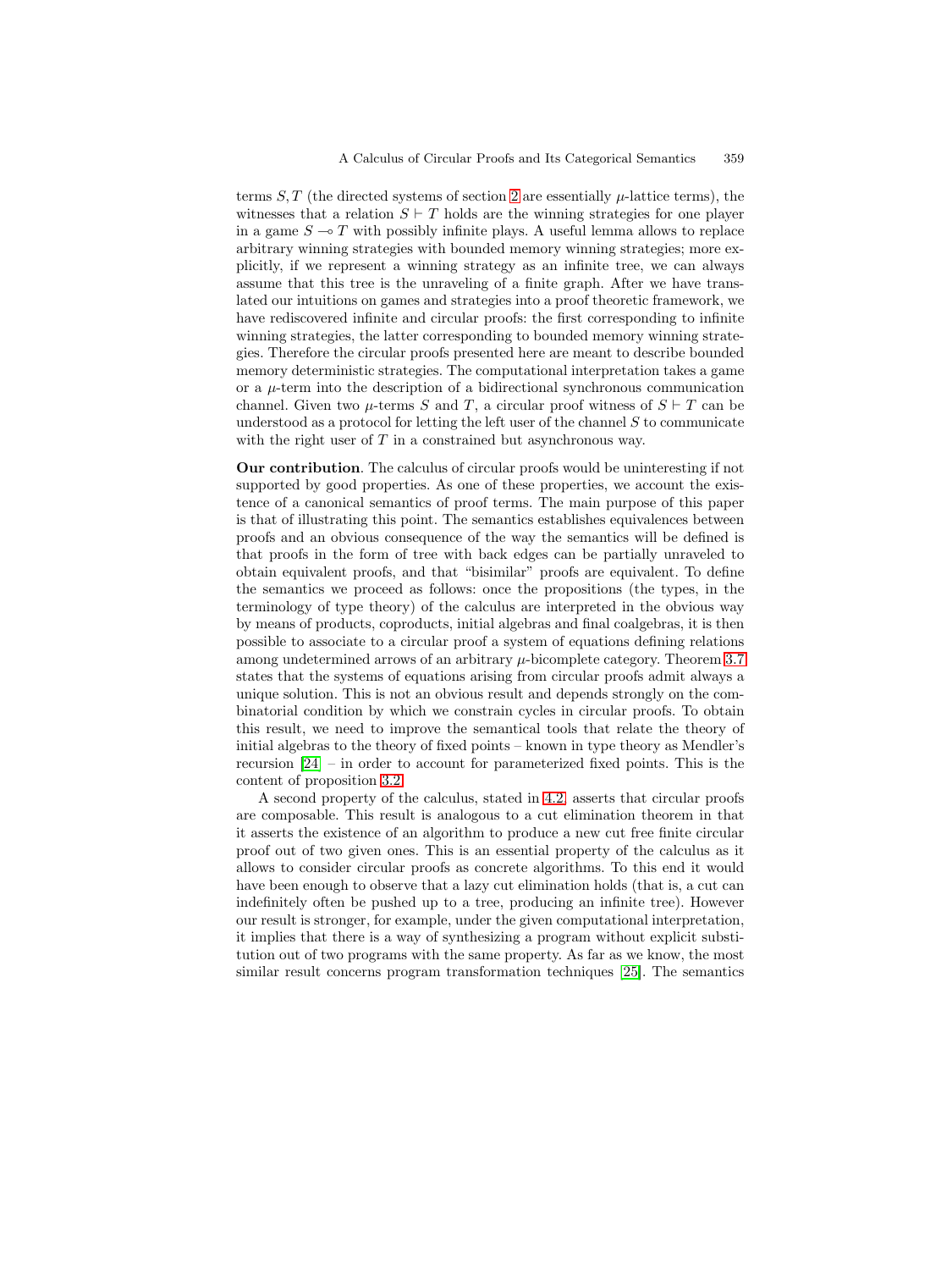<span id="page-3-0"></span>allows to easily see that this sort of cut elimination is sound: two proofs can be composed into a proof the interpretation of which is the categorical composition of the interpretations of the two original proofs. Finally, we observe that the calculus is not powerful enough to describe all the arrows of a free  $\mu$ -bicomplete category. This reflects the fact that there are strategies that use an unbounded amount of memory, nonetheless, are computable. This observation suggests that some kind of step has to be done in order to describe free  $\mu$ -bicomplete categories; on the other hand, we expect that the ideas and tools presented in this paper will be helpful in future researches.

The paper is organized as follows. In section 2 we describe the syntactical part of the calculus, defining first the terms and then the proofs. In section [3](#page-8-0) we state the main technical proposition which on the other hand is the key to define the semantics of proofs. The semantics is then implicitly defined by observing that the systems of equations associated to proofs admit unique solutions. In section [4,](#page-12-0) as concluding remarks, we state a cut elimination theorem, discuss the fact that the calculus is not enough expressive with respect to its intended models, and suggest a natural relation with automata theory. Full proofs of the statements presented here can be found in [\[22\]](#page-14-0) and its extended version. The author is grateful to Robin Cockett for stimulating conversations on the subject.

**Notation.** With Set we shall denote the category of sets and functions; for a function  $f : A \longrightarrow B$  we shall use both the notations  $f_a$  and  $f(a)$  for the result of applying f to a. With  $[n]$  we shall denote the set  $\{1,\ldots,n\}$ . Composition in categories, say  $A \xrightarrow{f} B \xrightarrow{g} C$ , will be denoted in two different ways, that is,  $g \circ f$  and  $f \cdot g$ . Sometimes we shall omit the symbol  $\circ$  and write gf, but we always write the symbol  $\cdot$  . We shall use id for identities,  $\langle \rangle$  and pr for tuples and projections,  $\{\}$  and in for cotuples and injections, for every kind of categorical products and coproducts. If  $f: C \times A \longrightarrow C$  is a function (or a system of equations), we shall denote by  $f^{\dagger}: A \longrightarrow C$  its unique parameterized fixed point (unique solution) whenever this exists. Our conventions on variables are as follows: each variable  $x, y, z, \ldots$  can be in two states, either it is free or it is bound to some value. As a general rule, we shall use the usual style  $x, y, z, \ldots$  for free variables and the overlined typewriter style  $\bar{x}, \bar{y}, \bar{z}, \ldots$  for bound variables.

## **2 The Calculus of Circular Proofs**

Before we formally present the calculus, we shall point out its essential properties by inspecting the following "circular proof". We observe that:

- It is a proof in a sort of a Gentzen system: there are sequents  $\Gamma \vdash \Delta$ , where the expressions  $\Gamma$  and  $\Delta$  are simple formulas.
- **–** The usual inference rules for disjunction and conjunction apply (true and false are treated as empty conjunction and disjunction respectively).
- **–** There are inference rules (regenerations) allowing to replace variables with their values according to the set of equations on the left.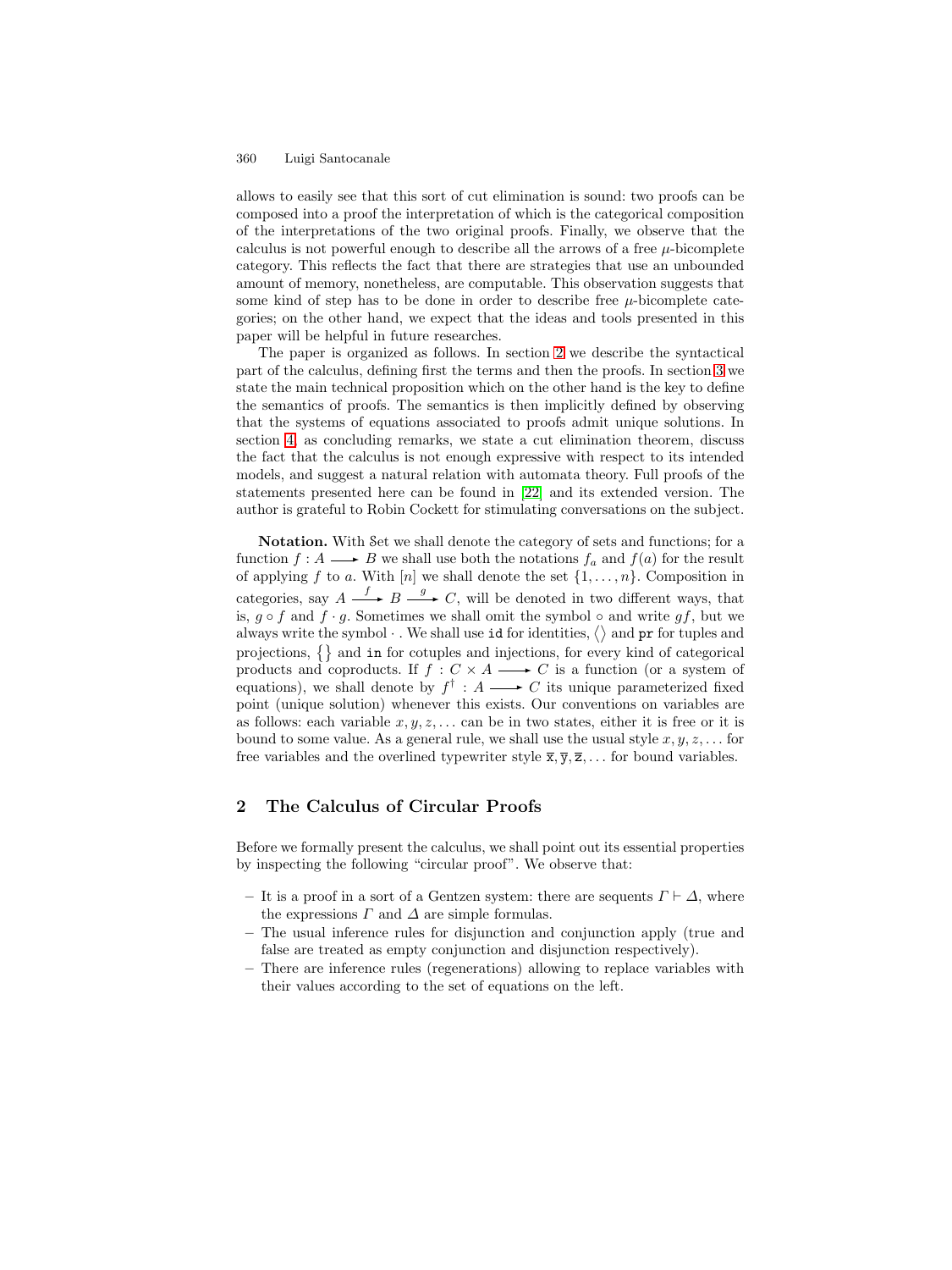<span id="page-4-0"></span>
$$
\frac{\overline{\tau}\mapsto R\bigwedge_{\emptyset}\gamma_{\overline{y}}\otimes \overline{\tau}\otimes \overline{\tau}\bigwedge_{\{l,r\}_{r}}\gamma_{\overline{y}}\otimes R\bigwedge_{\{l,r\}_{r}}\gamma_{\overline{y}}\otimes R\bigwedge_{\{l,r\}_{r}}\gamma_{\overline{y}}\otimes R\bigwedge_{\{l,r\}_{r}}\gamma_{\overline{y}}\otimes \overline{R}\bigwedge_{\{l,r\}_{r}}\gamma_{\overline{y}}\otimes \overline{R}\bigwedge_{\{l,r\}_{r}}\gamma_{\overline{y}}\otimes \overline{R}\bigwedge_{\{l,r\}_{r}}\gamma_{\overline{y}}\otimes \overline{R}\bigwedge_{\{l,r\}_{r}}\gamma_{\overline{y}}\otimes \overline{R}\bigwedge_{\{l,r\}_{r}}\gamma_{\overline{y}}\otimes \overline{R}\bigwedge_{\{l,r\}_{r}}\gamma_{\overline{y}}\otimes \overline{R}\bigwedge_{\{l,r\}_{r}}\gamma_{\overline{y}}\otimes \overline{R}\bigwedge_{\{l,r\}_{r}}\gamma_{\overline{y}}\otimes \overline{R}\bigwedge_{\{l,r\}_{r}}\gamma_{\overline{y}}\otimes \overline{R}\bigwedge_{\{l,r\}_{r}}\gamma_{\overline{y}}\otimes \overline{R}\bigwedge_{\{l,r\}_{r}}\gamma_{\overline{y}}\otimes \overline{R}\bigwedge_{\{l,r\}_{r}}\gamma_{\overline{y}}\gamma_{\overline{y}}\otimes \overline{R}\bigwedge_{\{l,r\}_{r}}\gamma_{\overline{y}}\gamma_{\overline{y}}\otimes \overline{R}\bigwedge_{\{l,r\}_{r}}\gamma_{\overline{y}}\gamma_{\overline{y}}\otimes \overline{R}\bigwedge_{\{l,r\}_{r}}\gamma_{\overline{y}}\gamma_{\overline{y}}\otimes \overline{R}\bigwedge_{\{l,r\}_{r}}\gamma_{\overline{y}}\gamma_{\overline{y}}\otimes \overline{R}\bigwedge_{\{l,r\}_{r}}\gamma_{\overline{y}}\gamma_{\overline{y}}\otimes \overline{R}\bigwedge_{\{l,r\}_{r}}\gamma_{\overline{y}}\gamma_{\overline{y}}\otimes \overline{R}\bigwedge_{
$$

**–** Regeneration rules make it possible to construct infinite proof trees. We consider only regular trees and thus introduce the notation  $\ldots \ldots \ldots$  that you can see on some leaf. Its meaning is comparable to a goto command: "go back to the n-th node on the path from the root to this leaf, where you can find the same pair of formulas".

This circular proof has the following dynamic interpretation (which we have derived from the game theoretic setting): if  $\top$  is read on the left, then no  $\bar{x}$  is produced on the right and then no new  $\bar{y}$  is produced on the right. If  $\bar{x}$  is read on the left, then  $\bar{x}$  is produced on the right and then as many  $\bar{x}$ s are produced on the right as they are received from the left. After this cycle, a  $\bar{y}$  is produced on the right and then as many  $\bar{y}$ s are produced on the right as they are received.

We shall abstract from regular infinite trees and consider simply properly labeled finite graphs. Not every such graph will be a circular proof. We observe in the above proof that on every cycle we can find a variable which is regenerated on the left side of the sequent symbol. We shall discuss this point in more details after the formal definition of the calculus.

#### **2.1 Directed Systems of Labeled Equations**

We fix a signature  $\Omega$  and by writing  $H \in \Omega_n$ ,  $n \geq 0$ , we mean that H is a function symbol from  $\Omega$  of arity  $n$ ; we assume that the symbols  $\bigwedge_I, \bigvee_I$  do not belong to  $\Omega$ , for each finite set I. We let X be a countable set of variables, and let C be a category. We form terms as usual.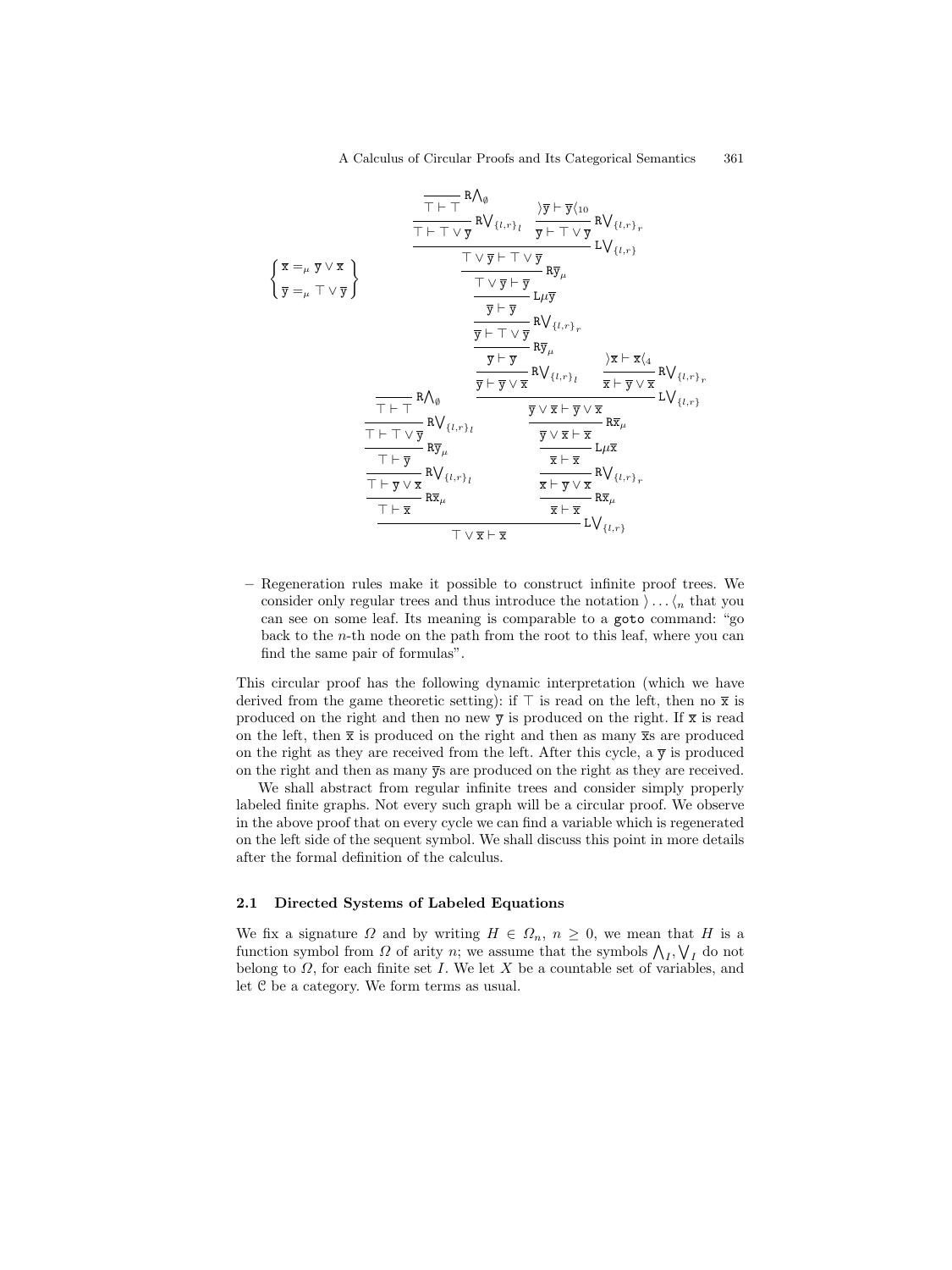**Definition 2.1.** The collection of terms  $\mathcal{T}(\mathcal{C})$  and the free variables function  $f_V: \mathcal{T}(\mathcal{C}) \longrightarrow P(X)$  are defined by induction by the following clauses:

- $-If \, x \in X$ , then  $x \in \mathcal{T}(\mathcal{C})$  and  $f(v(x)) = \{x\}.$
- $-If\ c\ is\ an\ object\ of\ \mathcal{C},\ then\ c\in\mathcal{T}(\mathcal{C})\ and\ \mathrm{fv}(c)=\emptyset.$
- $-If I$  is a finite set and  $s: I \longrightarrow T(\mathcal{C})$  is a function, then  $\bigwedge_I s \in T(\mathcal{C})$  and  $\bigvee_{I} s \in \mathcal{T}(\mathcal{C})$ . Moreover  $\text{fv}(\bigwedge_{I} s) = \text{fv}(\bigvee_{I} s) = \bigcup_{i \in I} \text{fv}(s_i)$ .
- $-If$   $H \in \Omega_n$  and  $s : [n] \longrightarrow T(\mathfrak{C})$  is a function, then  $Hs \in T(\mathfrak{C})$  and  $f_V(Hs) = \bigcup_{i \in [n]} f_V(s_i).$

If  $Y \subseteq X$ , we denote by  $\mathcal{T}(\mathcal{C}, Y)$  the collection of terms  $s \in \mathcal{T}(\mathcal{C})$  such that  $f(v(s) \subseteq Y$ . For a function  $s: \{l, r\} \longrightarrow T(\mathfrak{C})$  we use the standard notation and write  $s_l \wedge s_r, s_l \vee s_r$  for  $\bigwedge_{\{l,r\}} s, \bigvee_{\{l,r\}} s$ , respectively. Similarly,  $\top$  stands for  $\bigwedge_{\emptyset}$ and  $\perp$  stands for  $\bigvee_{\emptyset}$ .

**Definition 2.2.** A polarized system of equations over C is a tuple  $\langle \overline{\mathbf{X}}, q, \epsilon \rangle$  where

- $-\overline{X} \subseteq X$  is a finite subset of X, the set of bound variables.
- $q : \overline{\overline{x}} \longrightarrow \overline{\mathcal{T}}(\mathcal{C})$  is a function associating a value to each bound variable.
- $-\epsilon : \overline{\mathbf{X}} \longrightarrow {\mu, \nu}$  is a labeling of bound variables.

Given a polarized system of equations  $\langle \overline{\mathbf{x}}, q, \epsilon \rangle$ , the relation  $\rightarrow$  on the set of variables X is defined by saying that  $\overline{x} \to y$  if and only if  $\overline{x} \in \overline{X}$  and  $y \in \text{fv}(q_{\overline{x}})$ . **Definition 2.3.** A tuple  $S = \langle \overline{X}_S, q_S, \epsilon_S, \overline{X}_{0,S} \rangle$  is said to be a directed system over C if  $\langle \overline{X}_S, q_S, \epsilon_S \rangle$  is a polarized system of equations,  $\overline{X}_{0,S} \subseteq \overline{X}_S$  and moreover for each  $\overline{x} \in \overline{X}_S$  there exists a unique simple path in the graph  $\langle \overline{X}_S, \rightarrow \rangle$  from an element  $r(\overline{x}) \in \overline{X}_{0,S}$  to  $\overline{x}$ . For  $\overline{x}, \overline{y} \in \overline{X}_S$ , we write  $\overline{x} \leq_S \overline{y}$  if  $\overline{x}$  lies on the simple path from  $r(\overline{y})$  to  $\overline{y}$ ; we write  $\overline{x} \leq_S \overline{y}$  if  $\overline{x} \leq_S \overline{y}$  and  $\overline{x} \neq \overline{y}$ . We let fv(S) be the set  $(\bigcup_{\overline{x}\in \overline{X}_S}$  fv $(q_{\overline{x}}))\setminus \overline{X}_S$  and by  $V(S)$  we denote the collection of finite subsets Y of X such that  $f(v) \subseteq Y$  and  $Y \cap \overline{X}_S = \emptyset$ . With  $\mathcal{S}(\mathcal{C})$  we denote the collection of directed systems over C.

The notation  $\left\{\overline{x} =_{\epsilon_{\overline{x}}} q_{\overline{x}}\right\}_{\overline{x} \in \overline{X}}$  is used to represent a polarized system of equations  $\langle \overline{\mathbf{X}}, q, \epsilon \rangle$ . Roughly speaking, dix -

rected systems stand for  $\mu$ -terms, for example the  $\mu$ -term  $\mu_x.\nu_y.(x \wedge \mu_z.(z \vee y))$  is translated into the directed system on the right which comes with the graph structure on bound variables; the induced order is

$$
\langle \left\{ \frac{\overline{x} =_{\mu} \overline{y}}{\overline{y} =_{\nu} \overline{x} \wedge \overline{z}} \right\}, \left\{ \overline{x} \right\} \rangle \overset{\overset{\circ}{\mathbf{y}}}{\longrightarrow} \left\{ \frac{\overline{y}}{\overline{z}} \right\}
$$

 $\bar{x} < \bar{y} < \bar{z}$ . Observe that the order does matter: the two directed systems on the right have the same un-

derlying labeled system, however they represent the  $\mu$ -terms  $\mu_x.\nu_y.(x \wedge y)$  $\langle \begin{cases} \overline{x} =_{\mu} \overline{y} \\ \overline{x} =_{\mu} \overline{y} \end{cases}$  $\overline{y} =_{\nu} \overline{x} \wedge \overline{y}$  , {x} <sup>x</sup> <sup>=</sup><sup>µ</sup> <sup>y</sup> y =<sup>ν</sup> x ∧ y  $\Big\}$ ,  $\{\overline{y}\}\Big\}$ 

and  $\nu_y$ .( $(\mu_x, y) \wedge y$ ), respectively. In the category of sets, the interpretation of the first will be the empty set, where the interpretation of the second will be the set of unlabeled infinite binary trees, i.e. a singleton.

Let S be a directed system, with  $(\overline{x})_{\downarrow_S}$  we denote the set of variables  $\overline{y}$  such that  $\overline{y} \leq_S \overline{x}$ . By  $S_x$  we denote the system obtained from S by freeing the variable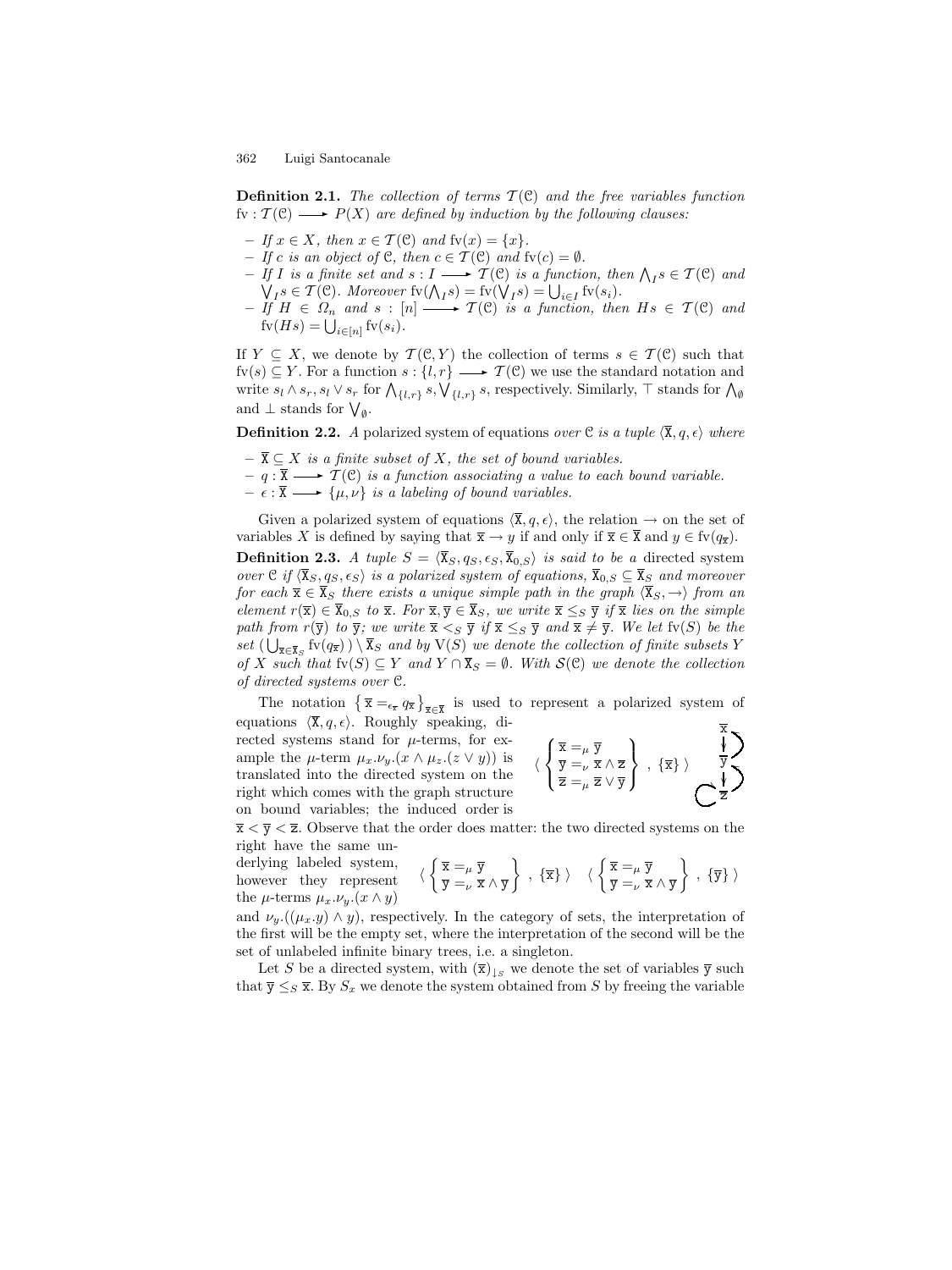x: we let  $\overline{X}_{S_x}$  be the set of variables  $\overline{z}$  such that  $\overline{x} \lt S \overline{z}$  and let  $\overline{X}_{0,S_x}, q_{S_x}$  and  $\epsilon_{S_x}$  be the restrictions of  $\overline{X}_{0,S}, q_S$  and  $\epsilon_S$  to  $\overline{X}_{S_x}$ . It is easily verified that  $fv(S_x)$ is a subset of  $f_{V}(S) \cup (\overline{x})_{\perp_S}$ .

### **2.2 Circular Proofs**

Let S, T be two directed systems over C. The collection  $\mathcal{R}_{S,T}$  of rule symbols over  $S, T$ , with their arity set, is defined by means of table on the right.

**Definition 2.4.** A tuple  $\langle G_0, \lambda, \rho, \sigma \rangle$ , where

- **–** G<sup>0</sup> is a set of vertices,
- $\lambda : G_0 \longrightarrow T(\mathcal{C}) \times T(\mathcal{C})$  is a labeling of vertices by sequents,
- $\rho : G_0 \longrightarrow \mathcal{R}_{S,T}$  is a labeling of vertices by rule symbols over  $S, T$ ,  $- \sigma_g :$  Arity $(\rho(g)) \longrightarrow G_0$  is a suc-
- cessor function associated to each  $g \in G_0$ ,

| Rule                                 | Range                                                                                        | Arity             |
|--------------------------------------|----------------------------------------------------------------------------------------------|-------------------|
| A                                    |                                                                                              | 101               |
| C f                                  | f is an arrow of $\mathfrak C$                                                               | 0                 |
| CН                                   | $H \in \Omega_n$                                                                             | [n]               |
| L $\bigwedge_{I_i}$                  | I is a finite set, $i \in I$                                                                 | $\lceil 1 \rceil$ |
| $R/\sqrt{1}$                         | $I$ is a finite set                                                                          | $\overline{I}$    |
| $LV_r$                               | $I$ is a finite set                                                                          | $\overline{I}$    |
| $RV_{Ii}$                            | I is a finite set, $i \in I$                                                                 | $\lceil 1 \rceil$ |
| $L\mu\overline{x}$                   | $\overline{\mathbf{x}} \in \overline{\mathbf{X}}_S, \epsilon_S(\overline{\mathbf{x}}) = \mu$ | $\lceil 1 \rceil$ |
| $R\overline{y}_\mu$                  | $\overline{y} \in \overline{X}_T, \epsilon_T(\overline{y}) = \mu$                            | $\lceil 1 \rceil$ |
| $L\overline{x}_{\nu}$                | $\overline{\mathbf{x}} \in \overline{\mathbf{X}}_S, \epsilon_S(\overline{\mathbf{x}}) = \nu$ | $\lceil 1 \rceil$ |
| $\mathrm{R}\nu\overline{\mathrm{v}}$ | $\overline{y} \in \overline{X}_T, \epsilon_T(\overline{y}) = \nu$                            | $\frac{1}{2}$     |

is said to be well typed over  $S, T$  if the typing constraints, defined in the following, hold.

We present typing constraints on the right. A typing constraint has the form

$$
\frac{\{s_i \vdash t_i\}_{i \in \text{Arity}(R)} }{s \vdash t} R
$$

and stands for the following implication: for all  $g \in G_0$ , if  $\rho(g) = R$ , then  $\lambda(g)$  has the form  $s \vdash t$  and for each  $i \in$ Arity(R)  $\lambda(\sigma_{g,i})$  has the form  $s_i \vdash t_i.$ 

Typing constraints are analogous to inference rules. For technical reasons we need the rule A: a sequent justified by this rule has to be considered an assumption. Indeed, if  $P = \langle G_0, \lambda, \rho, \sigma \rangle$  is a tuple well typed over  $S, T$ , we say that

| $\overline{\operatorname{dom} f \vdash \operatorname{cod} f} \; \mathsf{C} f$                                        | — A<br>$s \vdash t$<br>$\frac{\{s_i \vdash t_i\}_{i \in [n]} }{ \cdots } \mathsf{C} H$<br>$Hs \vdash Ht$              |
|----------------------------------------------------------------------------------------------------------------------|-----------------------------------------------------------------------------------------------------------------------|
| $\frac{s_i \vdash t}{\bigwedge_I s \vdash t}$ L $\bigwedge_{I_i}$                                                    | $\frac{\{s\vdash t_i\}_{i\in I}}{s\vdash \bigwedge_I t} \, \mathtt{R} \bigwedge_I$                                    |
| $\frac{\{s_i\vdash t\}_{i\in I}}{\bigvee_I s\vdash t}\,\mathsf{L}\bigvee_I$                                          | $\frac{s\vdash t_i}{s\vdash\bigvee_{I}t}\,\textsf{R}\bigvee_{I\,i}$                                                   |
| $\frac{q_{\overline{\mathbf{x}}} \vdash t}{\overline{\mathbf{x}} \vdash t} \, \mathtt{L} \mu \overline{\mathbf{x}}$  | $\frac{s \vdash q_{\overline{\mathbf{y}}}}{s \vdash \overline{\mathbf{y}}} \, \mathtt{R} \overline{\mathbf{y}}_{\mu}$ |
| $\frac{q_{\overline{\mathbf{x}}} \vdash t}{\overline{\mathbf{x}} \vdash t} \ \mathtt{L} \overline{\mathbf{x}}_{\nu}$ | $\frac{s \vdash q_{\overline{y}}}{s \vdash \overline{y}} \ {\rm R} \nu \overline{y}$                                  |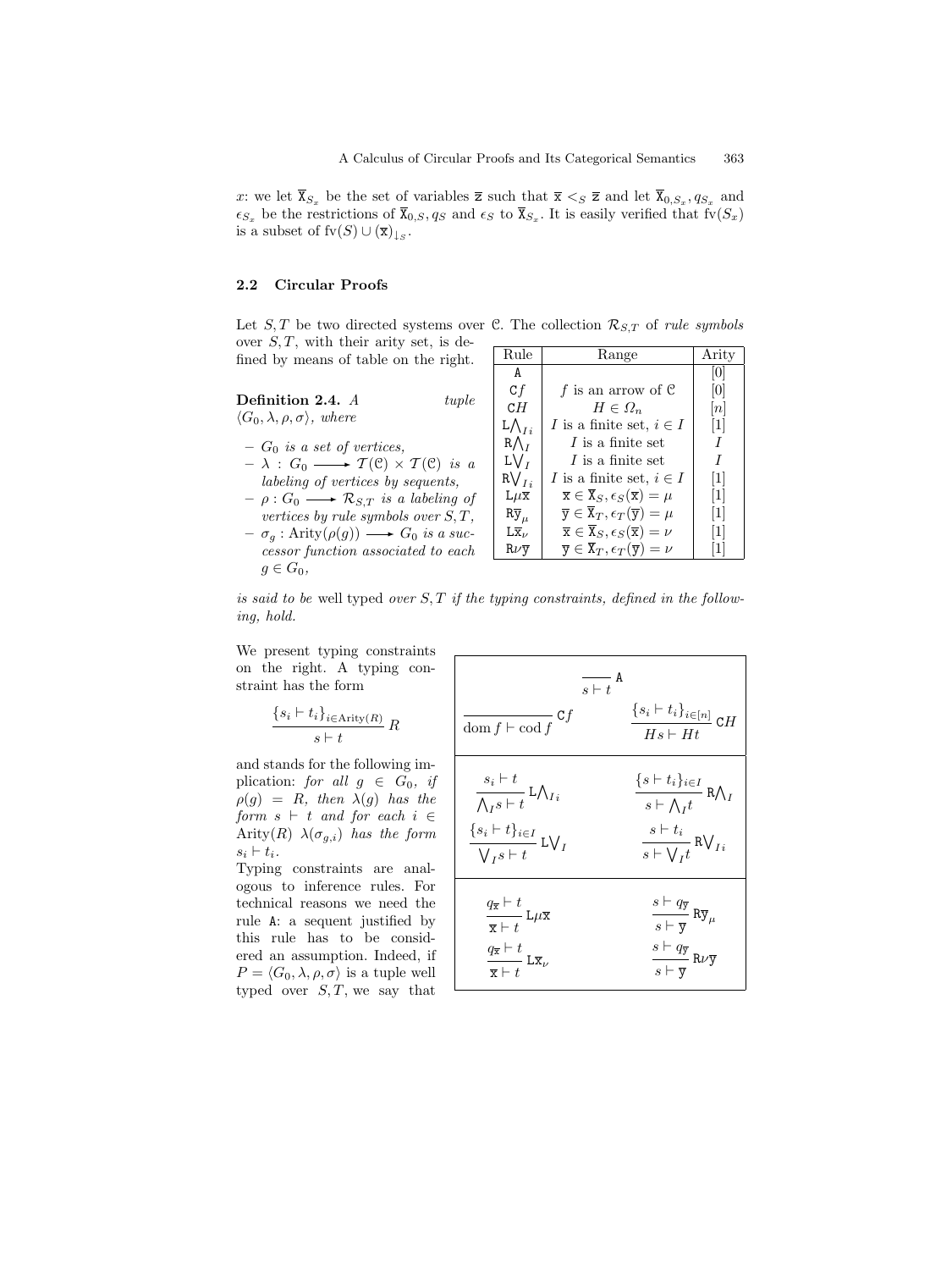<span id="page-7-0"></span>a vertex  $g \in G_0$  is a conclusion if  $\rho(g) \neq A$  and that it is an assumption if  $\rho(g) =$ A. We denote by  $\mathcal{C}_P$  and  $\mathcal{A}_P$  the set of conclusions and the set of assumptions of P, respectively. Not every well typed tuple is going to be a circular proof. To define this concept we need to analyze the graph underlying such a tuple.

**Definition 2.5.** Let  $P = \langle G_0, \lambda, \rho, \sigma \rangle$  be a tuple which is well typed over S, T. The graph  $\mathcal{G}(P) = \langle G_0, \rightarrow \rangle$  has as vertices the elements of  $G_0$ , and  $g \rightarrow g'$  iff  $g' = \sigma_{g,i}$  for some  $i \in$  Arity $(\rho(g))$ . Let  $\gamma_0 \to \gamma_1 \to \ldots \gamma_n = \gamma_0$ ,  $n \geq 1$ , be a proper cycle of  $\mathcal{G}(P)$ . We let

$$
\gamma_S = \{ \overline{\mathbf{x}} \in \overline{\mathbf{X}}_S \mid \exists i \in [n] \text{ s.t. } \rho(\gamma_i) \in \{ \mathbf{L} \mu \overline{\mathbf{x}}, \mathbf{L} \overline{\mathbf{x}}_\nu \} \},
$$
  

$$
\gamma_T = \{ \overline{\mathbf{x}} \in \overline{\mathbf{X}}_T \mid \exists i \in [n] \text{ s.t. } \rho(\gamma_i) \in \{ \mathbf{R} \overline{\mathbf{x}}_\mu, \mathbf{R} \nu \overline{\mathbf{x}} \} \}.
$$

Observe that if  $\gamma$  is a proper cycle of  $\mathcal{G}(P)$ , then either  $\gamma_S \neq \emptyset$  or  $\gamma_T \neq \emptyset$ . If  $\gamma_S \neq \emptyset$ , then  $\gamma_S$  is a strongly connected subgraph of the graph associated to S, hence we can find a minimum element with respect to the order  $\leq_S$ . A similar remark holds for  $\gamma_T$ .

**Definition 2.6.** A tuple  $\Pi$  well typed over  $S$ ,  $T$  is said to be a circular proof over S, T, if, for every proper cycle  $\gamma$  of  $\mathcal{G}(\Pi)$ , either  $\gamma_S \neq \emptyset$  and  $\epsilon(\min \gamma_S) = \mu$ , or  $\gamma_T \neq \emptyset$  and  $\epsilon(\min \gamma_T) = \nu$ .

We refer to the first statement as  $L(\gamma)$ , and to the second as  $R(\gamma)$ , so that a tuple  $\Pi$ , well typed over  $S$ , T, is a circular proof over  $S$ , T if for every proper cycle  $\gamma$  of  $\mathcal{G}(\Pi)$  either  $L(\gamma)$  holds or  $R(\gamma)$  holds. The above condition can be understood as follows: the systems  $S$  and  $T$  are translations of games for free  $\mu$ -lattices, and a circular proof is meant to describe a bounded memory winning strategy in the compound game  $S \to T$ , which we described in [\[20, 21\]](#page-14-0). As in Blass' game semantics of Linear Logic [\[5\]](#page-13-0) and in Joyal's games for communication [\[14\]](#page-14-0), a chosen player has to win either on  $S$  or on  $T$ . On the other hand, the games S and T are parity games, cf. [\[4\]](#page-13-0). Henceforth, the condition  $L(\gamma)$  can be understood as stating the fact that the chosen player of  $S$  won't lose in this game by repeating infinitely often the instructions contained in the cycle  $\gamma$  of his winning strategy.

In the examples we consider circular proofs coming with a base point, i.e. a chosen conclusion, such that the underlying pointed graph is a tree with back edges. It is our goal to remark the analogy with the usual model of a proof as a finite tree and use existing tools for drawing proofs. It is a consequence of the theory presented here that every circular proof with a chosen conclusion is equivalent to another one having the tree-with-back-edges shape. Hence, we draw trees with some of the leaves anno-

tated by a number, as exemplified on the right. With this notation we mean that there is a transition in  $\mathcal{G}(\Pi)$  from the vertex  $g$  to the vertex that is at the *n*-th place on the path from the root to  $g$ .

 $\frac{\partial s \vdash t\langle n \quad \cdots}{\lambda(g)} \rho(g)$ · · ·

In the data below, let S be the the directed system on the left and observe that the associated order is  $\bar{x} \leq_S \bar{y}$ . If T is the empty system of equations, then the two proof objects on the center and on the right below are both well typed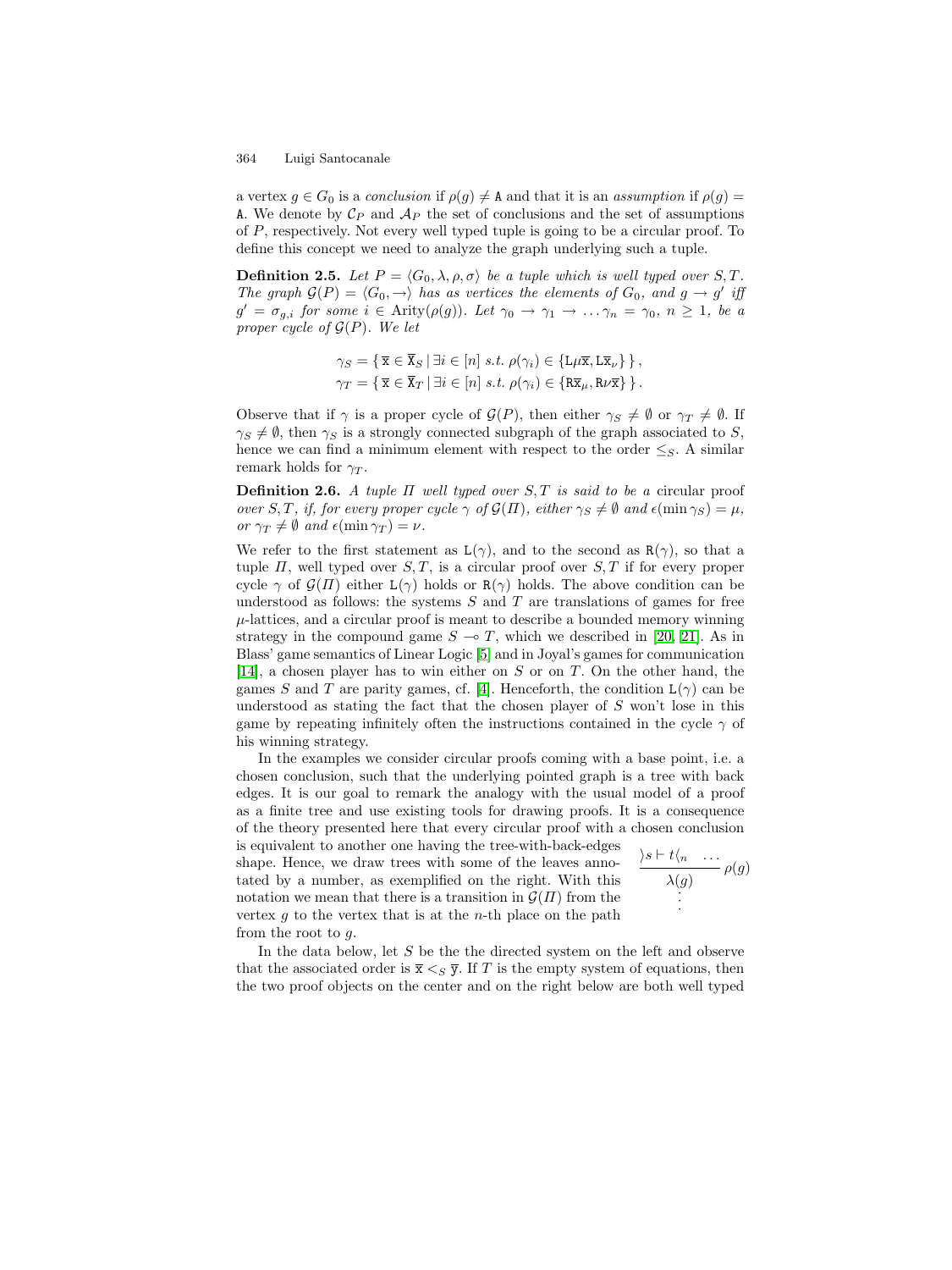<span id="page-8-0"></span>over S and T:

$$
\langle \left\{ \frac{\overline{x}}{\overline{y}} =_{\mu} \frac{\overline{y}}{\overline{x}} \wedge \overline{y} \right\}, \left\{ \overline{x} \right\} \rangle \begin{array}{c} \frac{\rangle \overline{y} \vdash \bot \langle 2 \rangle}{\overline{x} \wedge \overline{y} \vdash \bot} \mathbf{L} \bigwedge_{\{l,r\}_r} & \frac{\rangle \overline{x} \vdash \bot \langle 1 \rangle}{\overline{x} \wedge \overline{y} \vdash \bot} \mathbf{L} \bigwedge_{\{l,r\}_l} \\ \frac{\overline{y} \vdash \bot}{\overline{y} \vdash \bot} & \mathbf{L} \mu \overline{y} \end{array}
$$

The one on the center is a circular proof over  $S, T$ . The one on the right is not, since it does not satisfy condition of definition [2.6](#page-7-0) on cycles. Indeed, let  $\gamma$  be the only simple cycle on this graph.  $\mathbb{R}(\gamma)$  does not hold, since  $\gamma_T = \emptyset$ . On the other hand  $L(\gamma)$  does not hold, since min  $\gamma_S = \overline{x}$  and  $\epsilon(\overline{x}) = \nu$ .

To end this section, we introduce some notation. Let  $\Pi$  be a circular proof over the directed systems S, T. We write  $s_g, t_g$  if g is a vertex of  $\Pi$  and  $\lambda(g)$  =  $s_g \vdash t_g$ . We let  $fv_l(\Pi)$  be the set  $fv(S) \cup (\bigcup_{g \in G_0} fv(s_g)) \backslash \overline{X}_S$  and let  $fv_r(\Pi)$  be the set fv(T)  $\cup$  ( $\bigcup_{g\in G_0}$  fv(t<sub>g</sub>)) $\setminus \overline{\mathfrak{X}}_T$ . Observe that fv<sub>l</sub>( $\Pi$ )  $\in$  V(S) and fv<sub>r</sub>( $\Pi$ )  $\in$  V(T), and that, for  $g \in G_0$ ,  $s_q \in \mathcal{T}(\mathcal{C}, \overline{X}_S \cup \text{fv}_l(\Pi))$  and  $t_q \in \mathcal{T}(\mathcal{C}, \overline{X}_T \cup \text{fv}_r(\Pi))$ .

## **3 Semantics of the Calculus**

The logical operators by which we have constructed terms and directed systems – that is, conjunction, disjunction, least prefixed point and greatest postfixed point – can be naturally interpreted in the category  $\mathcal C$  provided  $\mathcal C$  has finite products, finite coproducts and "enough" initial algebras and final coalgebras. We recall the definition of the latter two concepts and remind that these are categorical analogues of inductive and coinductive types.

**Definition 3.1.** Let  $S : \mathcal{C} \longrightarrow \mathcal{C}$  be an endofunctor, an S-algebra is a pair  $(c, \gamma)$  where c is an object of C and  $\gamma : Sc \longrightarrow c$  is an arrow of C. An S-algebra  $(\overline{x}, \chi)$  is initial if for each algebra  $(c, \gamma)$  there exists a unique arrow  $f : \overline{x} \longrightarrow c$ such that  $\chi \cdot f = Sf \cdot \gamma$ . We define S-coalgebras in the dual way; an S-coalgebra  $\theta : \overline{y} \longrightarrow S\overline{y}$  is final if for each coalgebra  $\gamma : c \longrightarrow Sc$  there exists a unique arrow  $f: c \longrightarrow \overline{y}$  such that  $f \cdot \theta = \gamma \cdot Sf$ .

It is known [\[16\]](#page-14-0) that the arrow  $\chi$  of an initial S-algebra  $(\bar{x}, \chi)$  is invertible. The universal property of the initial algebra states the existence and uniqueness of a solution of the equation  $f = \chi^{-1} \cdot Sf \cdot \alpha$  for each algebra  $\alpha : Sa \longrightarrow a$ . This equation is rephrased in a more compact way as the fixed point equation

$$
f = \chi^{-1} \cdot \alpha_{\overline{x}}(f) \,,
$$

where the transformation (natural in the variable x)  $\alpha_x : \mathcal{C}(x, a) \longrightarrow \mathcal{C}(Sx, a)$ is defined by the formula  $\alpha_x(f) = Sf \cdot \alpha$ . Henceforth, we shall approach initial algebras and final coalgebras from the point of view of fixed point theory [\[6\]](#page-13-0). In order to obtain the full power of this theory we need a parameterized version of the universal property, which can be deduced if the category C has products.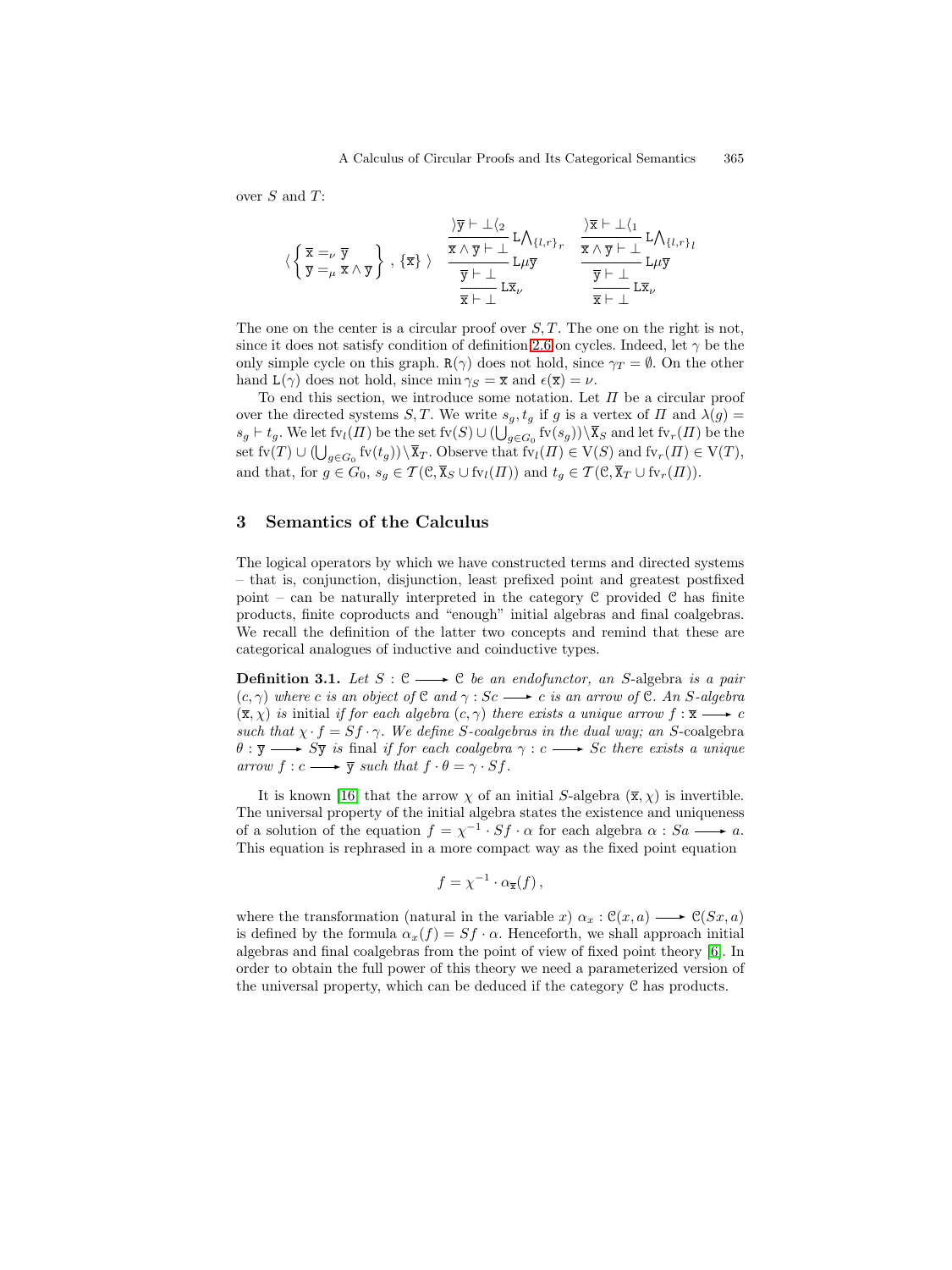**Proposition 3.2.** Let  $\mathcal{Z}, \mathcal{W}, \mathcal{C}$  be three categories, of which  $\mathcal{C}$  has finite products, and let S, T and Q be functors such that  $S: \mathcal{C} \times \mathcal{Z} \longrightarrow \mathcal{C}, T: \mathcal{W} \longrightarrow \mathcal{C},$  and  $Q: \mathbb{C}^{op} \times \mathbb{Z}^{op} \times \mathbb{W} \longrightarrow$  Set. Consider a natural transformation

$$
\alpha_{x,z,w}: \mathcal{C}(x,Tw) \times Q(x,z,w) \longrightarrow \mathcal{C}(S(x,z),Tw)
$$

and let  $(\bar{x}_z, \chi_z)$  be a parameterized initial algebra of the functor  $S(x, z)$ . For each object z of  $\mathfrak{X}$ , w of W and each  $q \in Q(\overline{\mathbf{x}}_z, z, w)$ , there exists a unique  $f: \overline{x}_z \longrightarrow Tw$  that is a solution of the equation

$$
f = \chi_z^{-1} \cdot \alpha_{\overline{\mathbf{x}}_z, z, w}(f, q) \, .
$$

Unique solutions of the above equation make up a natural transformation

$$
\beta_{z,w}: Q(\overline{\mathbf{x}}_z, z, w) \longrightarrow C(\overline{\mathbf{x}}_z, Tw).
$$

The above proposition leads to show that circular proofs, whenever interpreted as systems of equations, always admit a unique solution. The other tool needed is the Bekič lemma, cf.  $[6, §5.3.1.c]$  $[6, §5.3.1.c]$ , which can be stated in the form of a sufficient condition to determine whether a system admits a unique solution in terms of its subsystems. Before giving the formal semantics, we shall sketch our ideas with the circular proof of page [365.](#page-8-0) We can define the semantics of a directed system as for the  $\mu$ -term  $\nu_x.\mu_y.(x \wedge y)$ . We let

$$
||x \wedge y|| = \times : \mathcal{C} \times \mathcal{C} \longrightarrow \mathcal{C}.
$$

 $\|\overline{\mathbf{y}}\|$  = The initial algebra of the above functor, parameterized in the variable  $x$ . This makes up a functor:  $\mu_{\overline{y}}.(x \times \overline{y}) : \mathcal{C} \longrightarrow \mathcal{C}$ .

 $\|\overline{\mathbf{x}}\|$  = The final coalgebra of the above functor:

$$
\nu_{\overline{x}}.\mu_{\overline{y}}.(\overline{x}\times\overline{y}):1\longrightarrow\mathcal{C}.
$$

Observe that  $\|\bar{\mathbf{x}}\|$ , corresponding to a closed  $\mu$ -term, can be thought to be an object of C. At this point,  $\|\overline{y}\|$  and  $\|\overline{x} \wedge \overline{y}\|$  can be closed too, so that they also become objects of C:

$$
\|\overline{\mathbf{y}}\| = 1 \xrightarrow{\|\overline{\mathbf{x}}\|} \mathbf{C} \xrightarrow{\|\overline{\mathbf{y}}\|} \mathbf{C}
$$

$$
\|\overline{\mathbf{x}} \wedge \overline{\mathbf{y}}\| = 1 \xrightarrow{\langle \|\overline{\mathbf{x}}\|, \|\overline{\mathbf{y}}\|\rangle} \mathbf{C} \times \mathbf{C} \xrightarrow{\times = \|x \wedge y\|} \mathbf{C}.
$$

In order to interpret the circular proof of page [365](#page-8-0) we associate to it a system of equations. Recall that we have

$$
\|\overline{\mathbf{x}} \wedge \overline{\mathbf{y}}\| = \|\overline{\mathbf{x}}\| \times \|\overline{\mathbf{y}}\| \xrightarrow{\mathbf{p}\mathbf{r}_{\|\overline{\mathbf{y}}\|}} \mathbf{y} \qquad \text{product structure}
$$
\n
$$
\|\overline{\mathbf{y}}\| = \|\overline{\mathbf{y}}\| (\|\overline{\mathbf{x}}\|) \xleftarrow{\theta_{\|\overline{\mathbf{x}}\|}} \|\overline{\mathbf{x}}\| \times \|\overline{\mathbf{y}}\| (\|\overline{\mathbf{x}}\|) = \|\overline{\mathbf{x}} \wedge \overline{\mathbf{y}}\|
$$
\ninitial algebra structure

\n
$$
\|\overline{\mathbf{x}}\| \xrightarrow{\chi} \|\overline{\mathbf{y}}\| (\|\overline{\mathbf{x}}\|) = \|\overline{\mathbf{y}}\|
$$
\nfinal coalgebra structure.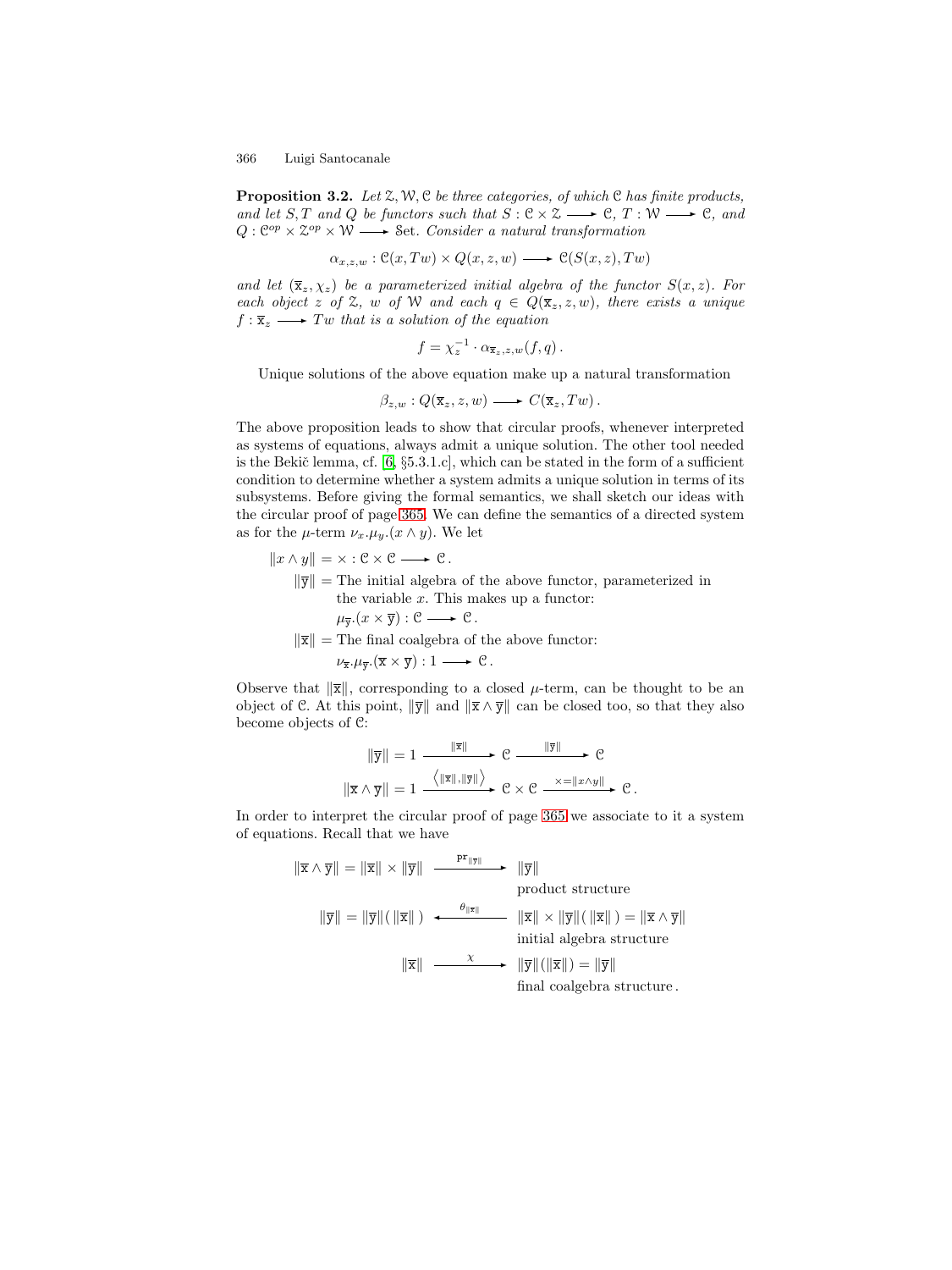Thus we can transform the circular proof into a system of equations:

$$
\frac{\overline{\overline{x}} \wedge \overline{y} + \perp \langle 2 \rangle}{\overline{x} \wedge \overline{y} + \perp_{3}} L \wedge_{r} \longrightarrow \begin{cases} h_{3} = \mathbf{p} \mathbf{r}_{\|\overline{y}\|} \cdot h_{2} \\ h_{2} = \theta_{\|\overline{x}\|}^{-1} \cdot h_{3} \\ h_{1} = \chi \cdot h_{2} \end{cases}
$$

We shall see that this system admits a unique solution.

#### **3.1 Semantics of Systems**

In the following  $C$  will be a fixed category and  $I, J$  will range over finite sets. A functor  $S: \mathcal{C}^{\{x\}\cup J} \longrightarrow \mathcal{C}$  is said to *admit initial algebras* if, for each object z of  $\mathcal{C}^J$ , an initial algebra of the functor  $S(-, z)$  exists. Observe that if  $R: \mathcal{C}^I \longrightarrow \mathcal{C}^J$ is a functor and  $S: \mathcal{C}^{\{x\} \cup J} \longrightarrow \mathcal{C}$  admits initial algebras, then also the functor

 $S \circ (\mathbf{id}_{\mathcal{C}} \times R) : \mathcal{C}^{\{x\} \cup I} \longrightarrow \mathcal{C}$ 

admits initial algebras. A *choice of initial algebras* is a correspondence  $(\bar{x}, \chi)$ that assigns to each pair  $(S, z)$ , where  $S: \mathcal{C}^{\{x\} \cup J} \longrightarrow \mathcal{C}$  admits initial algebras and z is an object of  $\mathcal{C}^J$ , an initial algebra  $\chi_z : S(\bar{x}_z, z) \longrightarrow \bar{x}_z$ . We shall require that a choice of initial algebras is stable under substitution, that is, if  $\chi_z : S(\overline{x}_z, z) \longrightarrow \overline{x}_z$  is the initial algebra associated to the pair  $(S, z)$ , then  $\chi_{Ru}$ :  $S(\overline{x}_{Ru}, Ru) \longrightarrow \overline{x}_{Ru}$  is the initial algebra associated to the pair  $(S \circ (\text{id}_{\mathcal{C}} \times R), u)$ . A choice of final coalgebras is defined in a similar way.

**Definition 3.3.** An  $\Omega$ -model is a pair  $\langle \mathfrak{C}, \mathcal{I} \rangle$  where  $\mathfrak{C}$  is a category with a given choice of finite products, finite coproducts, initial algebras and final coalgebras, and  $\mathcal I$  is an interpretation of the signature, that is, a correspondence which assigns a functor  $\mathcal{I}(H) : \mathbb{C}^n \longrightarrow \mathcal{C}$  to each symbol  $H \in \Omega_n$ , for each  $n \geq 0$ .

We can avoid the use of choices if we allow uniqueness up to unique natural isomorphism in proposition 3.4. To ease the notation, we shall write simply  $H: \mathbb{C}^n \longrightarrow \mathbb{C}$  for  $\mathcal{I}(H): \mathbb{C}^n \longrightarrow \mathbb{C}$  and say that  $\mathbb{C}$  is an  $\Omega$ -model. To understand properly the next proposition, recall that if C has products (coproducts), then the functor category  $\mathfrak{C}^J$  has products (coproducts), which are calculated pointwise. Hence, a choice of products (coproducts) gives rise to a choice of products (coproducts) in the category  $\mathcal{C}^{J}$ . In a similar way, a choice of initial algebras (final coalgebras) determines, for each functor  $S: \mathcal{C}^{\{x\}\cup J} \longrightarrow \mathcal{C}$  admitting initial algebras, a unique extension of the collection of objects  ${\{\overline{x}_z\}}_{z\in Ob_i(\mathcal{C}^J)}$  to a functor  $\bar{x}: \mathcal{C}^J \longrightarrow \mathcal{C}$  such that  $\chi_z$  is a natural transformation from  $S(\bar{x}_z, z)$  to  $\overline{\mathbf{x}}_z$ .

**Proposition 3.4.** Let  $C$  be an  $\Omega$ -model, let  $S \in \mathcal{S}(\mathcal{C})$  and  $Z \in V(S)$ . There exists at most one correspondence  $\Vert - \Vert_S^Z$ , defined on  $\mathcal{T}(\mathcal{C}, \overline{X}_S \cup Z)$ , with the following properties: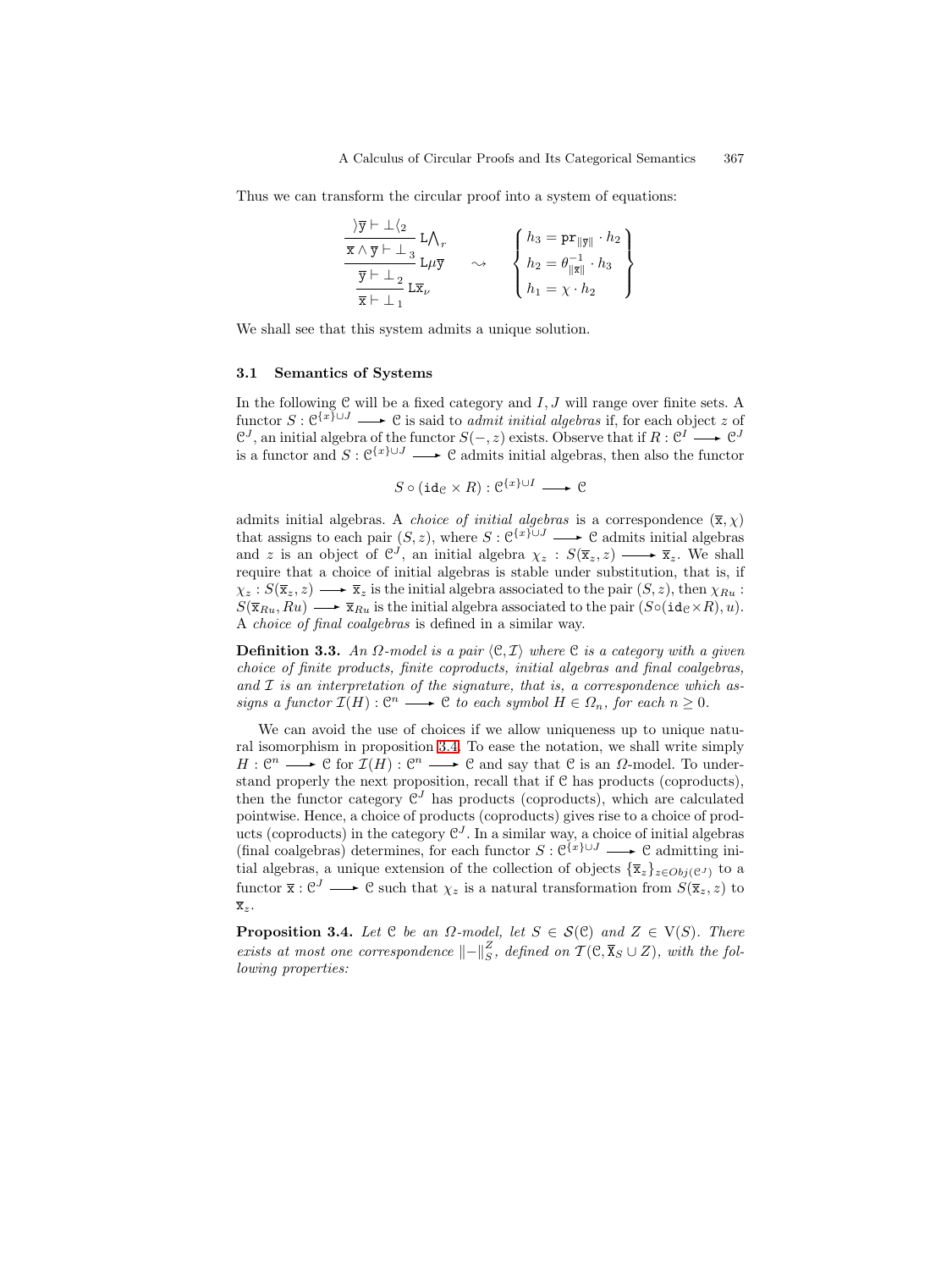- **-** For each  $s \in \mathcal{T}(\mathcal{C}, \overline{\mathbf{X}}_S \cup Z)$ ,  $||s||_S^Z$  is a functor  $\mathcal{C}^Z$  →  $\mathcal{C}$ .
- **−** For each  $z \in Z$ ,  $||z||_S^Z$  is the projection functor on the z component.
- $-$  For each object c of  $\mathcal{C}$ ,  $||c||_S^Z = c$ , a constant functor.
- $-I f s : I \longrightarrow T(\mathcal{C}, \overline{X}_S \cup Z), \text{ then } ||\Lambda_I s||_S^Z = \prod_{i \in I} ||s_i||_S^Z \text{ and } ||\nabla_I s||_S^Z =$  $\coprod_{i\in I}$   $\|s_i\|_S^Z$ .
- $-If H \in \Omega_n$  and  $s : [n] \longrightarrow \mathcal{T}(\mathcal{C}, \overline{\mathbf{X}}_S \cup Z)$ , then  $||Hs||_S^Z = H \circ \langle ||s_i||_S^Z \rangle_{i \in [n]}$ .
- $-$  If the equation  $\bar{\mathbf{x}} =_{\mu} q_{\bar{\mathbf{x}}}$  belongs to S, then  $\|\bar{\mathbf{x}}\|_{S}^{Z}$  is the chosen initial algebra of the functor

$$
\|q_x\|_{S_x}^{(\overline{x})_{\downarrow_S}\cup Z}\circ (\text{id}_{\mathcal{C}}\times \big\langle \|\overline{y}\|_S^Z, \text{id}_{\mathcal{C}^Z}\big\rangle_{\overline{y}<_{S}\overline{x}}): \mathcal{C}^{\{x\}\cup Z}\longrightarrow \mathcal{C}.
$$

*–* If the equation  $\bar{\mathbf{x}} =_{\nu} q_{\bar{\mathbf{x}}}$  belongs to S, then  $\|\bar{\mathbf{x}}\|_{S}^{Z}$  is the chosen final coalgebra of the above functor.

Observe that we need the relation  $(\overline{x})_{\downarrow S} \cup Z \in V(S_x)$  to hold, however it is not difficult to derive it. We can now introduce the following definition.

**Definition 3.5.** An  $\Omega$ -model  $\mathfrak{C}$  is said to be  $\mu$ -bicomplete if, for each directed system  $S \in \mathcal{S}(\mathcal{C})$  and  $Z \in V(S)$ , there exists exactly one correspondence  $\Vert - \Vert_{S}^{Z}$ with the above properties.

Every complete lattice L with an interpretation of the signature  $\Omega$  is a  $\mu$ bicomplete  $\Omega$ -model. If  $\Omega$  is the empty signature, then a lattice L is  $\mu$ -bicomplete if and only if it is a  $\mu$ -lattice [\[20\]](#page-14-0). We have proved in [\[23\]](#page-14-0) that a model  $\langle \mathcal{C}, \mathcal{I} \rangle$  is  $\mu$ -bicomplete if (1) the interpretation of every function symbol is an accessible functor, and  $(2)$  the category C is locally presentable, cf. [\[3\]](#page-13-0). Assuming (1), it follows that a model is  $\mu$ -bicomplete if its underlying category is the category of sets and functions or is a variety or quasivariety of algebras. For example, the category of sets and partial functions is  $\mu$ -bicomplete, since this category is equivalent to the variety of pointed sets and functions that preserve the points.

## **3.2 Semantics of Circular Proofs**

We shall suppose in the following that  $\mathfrak C$  is a  $\mu$ -bicomplete  $\Omega$ -model.

**Definition 3.6.** Let  $\Pi = \langle G_0, \lambda, \rho, \sigma \rangle$  be a circular proof over  $S, T \in \mathcal{S}(\mathcal{C})$ . If the equation  $\bar{x} =_{\mu} q_{\bar{x}}$  is in S (resp. T), let  $\chi$  be the arrow part of the chosen initial algebras of the functor  $||q_x||_{S_x}^{(x)_{\perp_S} \cup Z}$  (resp.  $||q_x||_{T_x}^{(x)_{\perp_T} \cup W}$ ). Similarly, let  $\theta$ be the arrow part of a chosen final coalgebra associated to an equation of the form  $\bar{y} = \varphi_{y} q_{\bar{y}}$  and to the analogous functorial expression. The (natural) system of equations  $||\Pi||$  in the variables  $\{h_g\}_{g\in G_0}$  has the form

$$
\left\{ h_g = \|\rho(g)\| (h_{\sigma_{g,i}})_{i \in \text{Arity}(\rho(g))} \right\}_{g \in \mathcal{C}_H}
$$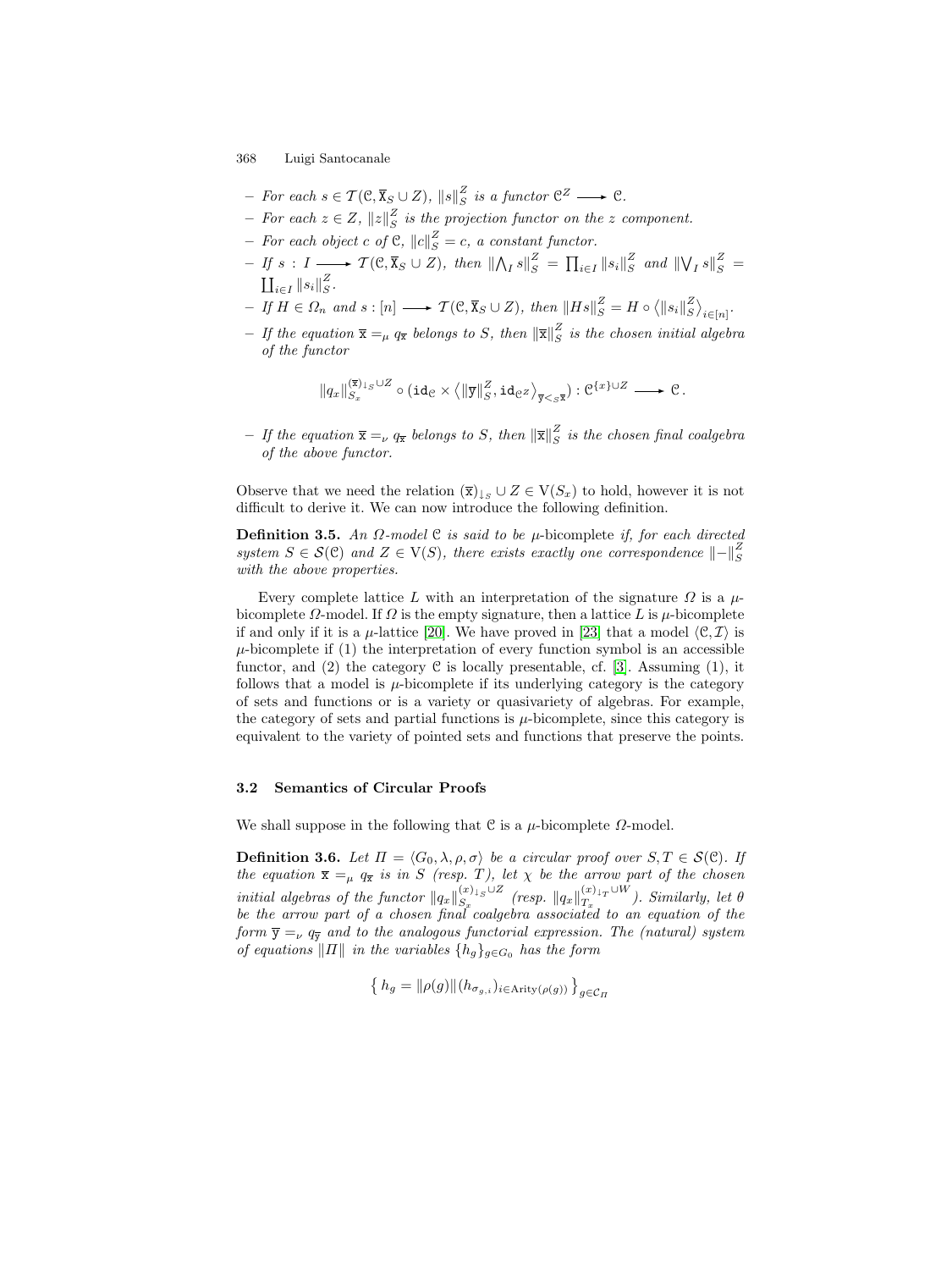<span id="page-12-0"></span>where

$$
||Cf|| = f \t ||CH||(h_i)_{i \in [n]} = H(h_1, ..., h_n)
$$
  
\n
$$
||L \Lambda_{I_i}||(h) = \operatorname{pr}_i \cdot h \t ||R \Lambda_I||(h_i)_{i \in I} = \langle h_i \rangle_{i \in I}
$$
  
\n
$$
||L \nabla_I||(h_i)_{i \in I} = \{h_i\}_{i \in I} \t ||R \nabla_{I_i}||(h) = h \cdot \operatorname{in}_i
$$
  
\n
$$
||L \mu \overline{x}||(h) = \chi^{-1} \cdot h \t ||R \overline{x}_\mu||(h) = h \cdot \chi
$$
  
\n
$$
||L \overline{y}_\nu||(h) = \theta \cdot h \t ||R \nu \overline{y}||(h) = h \cdot \theta^{-1}.
$$

Let  $Z = \text{fv}_l(\Pi)$  and and  $W = \text{fv}_r(\Pi)$ . This system of equation can be seen as a natural transformation

$$
||\Pi|| : \prod_{g \in C_{\Pi}} \mathcal{C}_{S,T}(g) \times \prod_{g \in \mathcal{A}_{\Pi}} \mathcal{C}_{S,T}(g) \longrightarrow \prod_{g \in C_{\Pi}} \mathcal{C}_{S,T}(g),
$$

where  $\mathfrak{C}_{S,T}(g)$  is the functor

$$
\mathcal{C}(\|s_g\|_S^Z, \|t_g\|_T^W) : (\mathcal{C}^Z)^{op} \times \mathcal{C}^W \longrightarrow \text{Set}.
$$

We can now state our main result.

**Theorem 3.7.** The system  $\| \Pi \|$  admits a unique (natural) solution

$$
||\Pi||^{\dagger} : \prod_{g \in \mathcal{A}_{\Pi}} \mathcal{C}_{S,T}(g) \longrightarrow \prod_{g \in \mathcal{C}_{\Pi}} \mathcal{C}_{S,T}(g).
$$

Consider the circular proof on the right. From the fact that the associated system admits a unique solution it is easy to deduce that the interpretation of  $\mu$ -term  $\mu_x.x$ , corresponding to  $\bar{x}$ , has to be an initial object. On the other hand, consideration of the second well typed tuple tells us that the condition on cycles is necessary. The interpretation of  $\nu_x \cdot x$  in the category of sets is any singleton set, which cannot be an initial object, i.e. the empty set.

$$
\begin{aligned}\n\left\{\overline{\mathbf{x}} =_{\mu} \overline{\mathbf{x}}\right\} & \frac{\overline{\overline{\mathbf{x}}} + y\langle_{1} \rangle}{\overline{\mathbf{x}} + y} \mathbf{L} \mu \overline{\mathbf{x}} \\
\left\{\overline{\mathbf{x}} =_{\nu} \overline{\mathbf{x}}\right\} & \frac{\overline{\overline{\mathbf{x}}} + y\langle_{1} \rangle}{\overline{\mathbf{x}} + y} \mathbf{L} \overline{\mathbf{x}} \nu\n\end{aligned}
$$

## **4 Further Remarks and Future Work**

The calculus presented in this paper satisfies a form of cut elimination, in a sound way. This is made precise in what follows.

Let  $S, T$  be two directed systems, a *pointed circular proof* over  $S, T$  is a pair  $\langle \Pi, g_0 \rangle$  where  $\Pi = \langle G_0, \lambda, \rho, \sigma \rangle$  is a circular proof over  $S, T$  and  $g_0 \in G_0$ . We say that a pointed circular proof  $\langle \Pi, g_0 \rangle$  is *reachable* if the pointed graph  $\langle \mathcal{G}(\Pi), g_0 \rangle$ is reachable. A pair  $(s, S)$ , where  $S \in \mathcal{S}(\mathcal{C})$  and  $s \in \mathcal{T}(\mathcal{C})$ , is closed if  $fv(S) = \emptyset$ and  $f(v(s) \subseteq \overline{X}_S$ . By writing  $\Pi_{g_0} : (s, S) \longrightarrow (t, T)$  we mean that  $\Pi_{g_0} = \langle \Pi, g_0 \rangle$  is a reachable pointed circular proof over S, T such that  $\lambda(g_0) = s \vdash t$ ,  $\mathcal{A}_{\Pi} = \emptyset$  and moreover  $(s, S), (t, T)$  are closed. We define the semantics of pointed reachable circular proofs in the obvious way.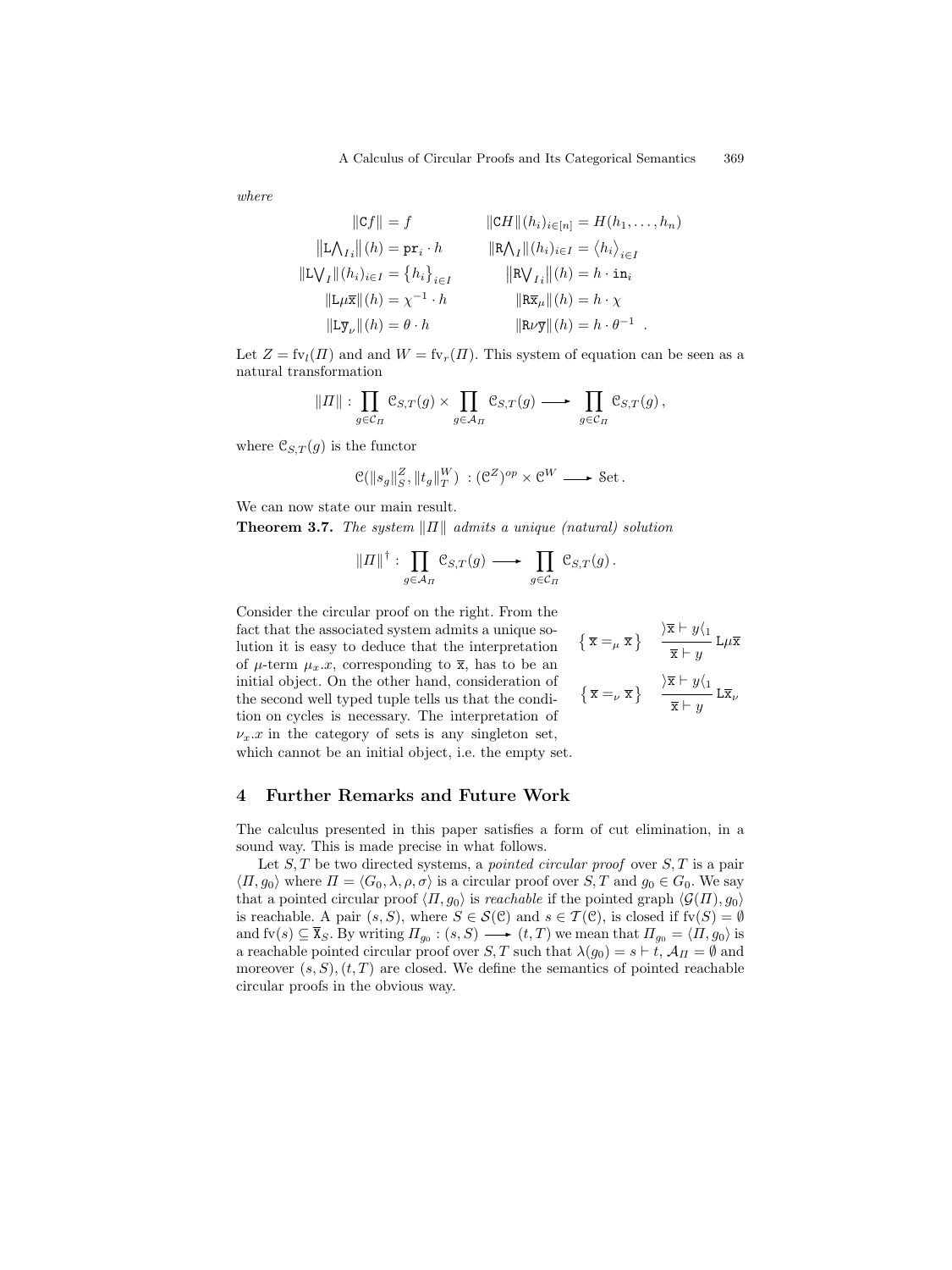<span id="page-13-0"></span>**Definition 4.1.** For  $\Pi_{g_0}$  :  $(s, S) \longrightarrow (t, T)$ , we let  $\|\Pi_{g_0}\|$  be  $\|H\|$ <sup>†</sup> ·  ${\rm pr}_{g_0}$ .

If a pair  $(s, S)$  is closed, then  $||s||_S^{\emptyset} : \mathcal{C}^{\emptyset} \longrightarrow \mathcal{C}$  can be identified with an object of C. Moreover, if  $\Pi_{g_0}$ :  $(s, S) \longrightarrow (t, T)$ , then  $\mathcal{A}_{\Pi} = \emptyset$  and the domain of  $||\Pi_{g_0}||$ is a singleton set. It follows that  $\| \varPi_{g_0} \|$  can be identified with an arrow from the object  $||s||_S^{\emptyset}$  to the object  $||t||_T^{\emptyset}$ .

**Theorem 4.2.** Let  $\Pi_{g_0} : (s, S) \longrightarrow (t, T)$  and  $\Gamma_{h_0} : (t, T) \longrightarrow (u, U)$  be pointed circular proofs. There is an algorithm to construct a pointed circular proof  $\Pi_{g_0}$ ;  $\Gamma_{h_0}$  :  $(s, S) \longrightarrow (u, U)$  with the property that  $||\Pi_{g_0}$ ;  $\Gamma_{h_0}|| = ||\Pi_{g_0}|| \cdot ||\Gamma_{h_0}||$ . Identities are also definable in the calculus so that, up to the equations induced by the semantics, the above construction can be extended to the construction of a category. This is a proper subcategory of a free  $\mu$ -bicomplete category, since the calculus is not powerful enough to describe all the arrows that are needed. The diagonal  $\Delta : \mathbb{N} \longrightarrow \mathbb{N}^2$  arises as the unique algebra morphism from the initial one to the algebra  $\langle\langle 0,0\rangle, s \times s\rangle : 1 + \mathbb{N}^2 \longrightarrow \mathbb{N}^2$ , which is definable in the calculus being the interpretation of the circular proof of page [361](#page-4-0) (here s is the successor function on natural numbers). Let  $S$  be the directed system to be found at the same page, so that  $\|\overline{\mathbf{x}}\|_{S}^{\emptyset} = \mathbb{N}^{2}$  and  $\|\overline{\mathbf{y}}\|_{S}^{\emptyset} = \mathbb{N}$ .

**Proposition 4.3.** There is no pointed reachable circular proof  $\Pi_q : (\overline{y}, S) \longrightarrow$  $(\overline{x}, S)$  such that  $\|\Pi_g\|$  is the diagonal.

The above result is analogous to the well known fact that the set of words  $\{a^n b^n | n \geq 0\}$  is not recognizable and indeed the computation which arises under the cut elimination is similar to computation with finite automata. The above result shows that the ideas presented in this paper and the syntax of the calculus have to be generalized in order to describe free  $\mu$ -bicomplete categories. However, it seems likely that the calculus presented here describes all the computations requiring bounded space and thus it seems interesting to understand the structure of the arising category of circular proofs, in particular to understand whether it has some kind of universal property. To this end we expect the comparison with [\[7\]](#page-14-0) to be useful, since in this work analogous ideas are presented without a necessary reference to the notion of initial algebra.

## **References**

- 1. S.Abramsky and R.Jagadeesan. Games and full completeness for multiplicative linear logic. J. Symbolic Logic, 59(2):543–574, 1994.
- 2. P. Aczel. Non-well-founded sets. Stanford University Center for the Study of Language and Information, Stanford, CA, 1988.
- 3. J. Adámek and J. Rosický. Locally presentable and accessible categories. Cambridge University Press, Cambridge, 1994.
- 4. A. Arnold and D. Niwinski. Rudiments of mu-calculus. Number 146 in Studies in Logic and the Foundations of Mathematics.Elsevier (North-Holland), 2001.
- 5.A.Blass.A game semantics for linear logic. Ann. Pure Appl. Logic, 56(1-3):183– 220, 1992.
- 6. S. L. Bloom and Z. Ésik. *Iteration theories*. Springer-Verlag, Berlin, 1993. The equational logic of iterative processes.